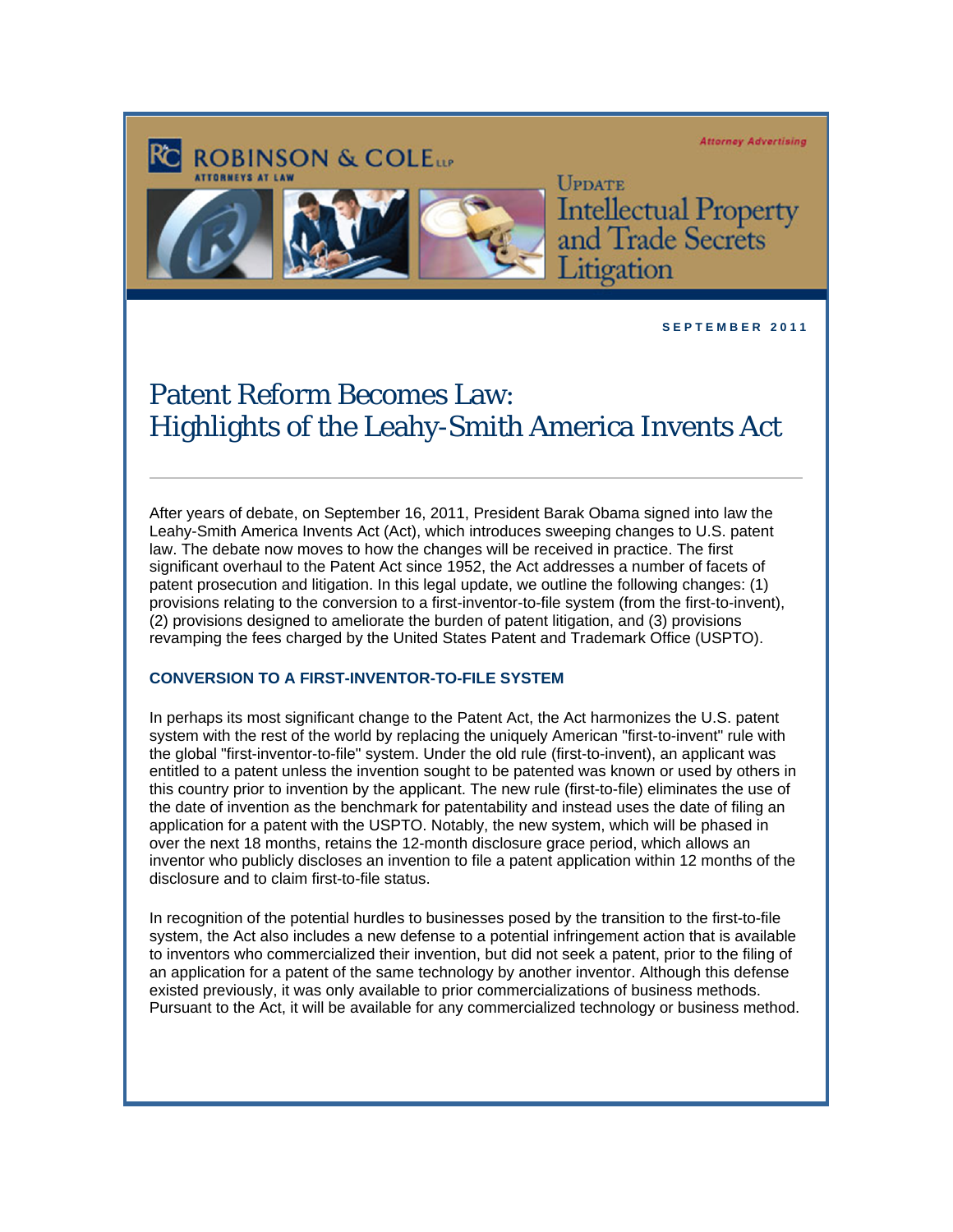### **PROVISIONS INTENDED TO REDUCE THE BURDEN OF PATENT LITIGATION**

The provisions of the Act, designed to mitigate the cost and burden of patent litigation by creating new and more meaningful opportunities for review before the USPTO, are another hallmark.

Specifically, Section 6 of the Act creates a right to post-grant review, in which a third party may, within nine months after the grant of a patent or issuance of a reissue patent, challenge the USPTO's issuance on any invalidity grounds. If the USPTO accepts the petition, the petitioner must prove the challenged patent's invalidity by a preponderance of the evidence. Post-grant review is intended to provide a streamlined forum for resolving invalidity disputes before the USPTO.

Similarly, the standard governing *inter partes* reexamination has been heightened, with petitioners now having to establish a reasonable likelihood that they will prevail with respect to at least one of the challenged claims. Previously, petitioners had to demonstrate a substantial new question of patentability.

Additionally, even before patentability is determined, the Act now gives third parties the right to submit prior art to the USPTO for consideration and inclusion in the record.

Although the Act does not directly address the growing body of law related to inequitable conduct allegations, it does create a process for supplemental examination at the request of the patent owner. Patent owners submitting to a supplemental examination are permitted to supplement disclosures or correct mistakes in disclosures during the prosecution. Patent owners who use this option are immune from inequitable conduct challenges related to those submissions.

#### **USPTO FEES**

Lastly, the Act confers upon the USPTO the authority to set its own fees and to create an expedited review system, available for a premium fee (\$4,800). Applications considered on the expedited track could be decided within just one year from filing, as compared to the average of three years. Effective September 26, 2011, all fees will be increased by 15 percent.

Additionally, the Act carves out a special fee category for individuals and small businesses that meet certain threshold requirements. Qualifying "micro-entities," as they are defined by the Act, are entitled to a 75 percent reduction on most fees.

### **CONCLUSION**

The foregoing are just a few of the many changes to the patent laws included in the Act. Some additional changes include the following:

- Significant changes to complaints for false patent marking under 35 U.S.C. § 292(a) that may have the effect of virtually eliminating such claims
- Effective elimination of tax strategy patents by classifying any strategy for reducing, avoiding, or deferring tax liability as within the prior art
- Implementation of special post-grant review proceedings concerning the validity of covered business method patents